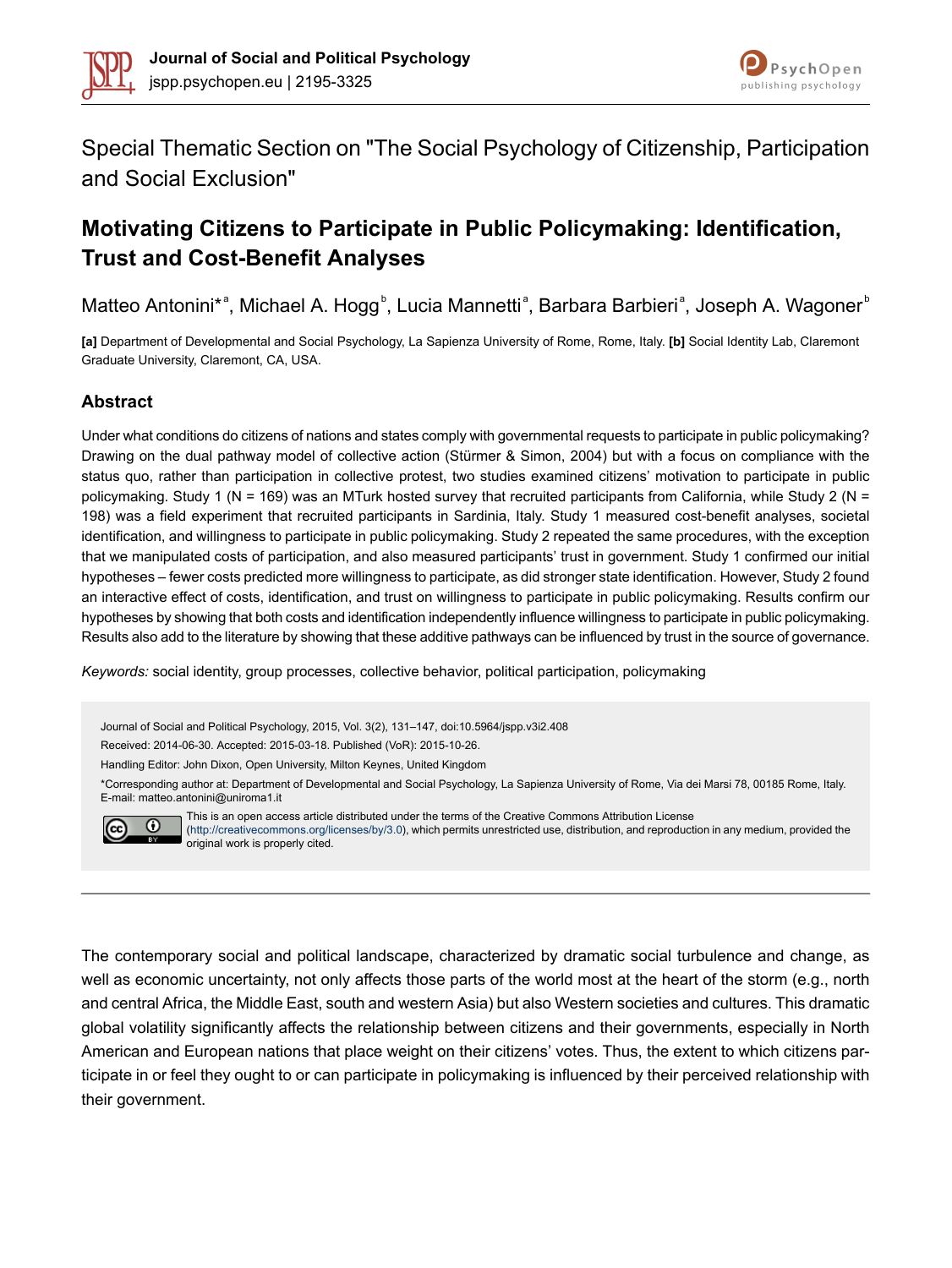Initiatives that promote direct participation by citizens in governmental policies have been in place since the 1950s (Day, [1997](#page-13-0)), with the underlying assumption that citizens' direct participation in their government will promote more democratic and effective governance. *Citizens* are individuals who possess freedoms and rights within a certain governmental or community, while *citizens' participation* is when citizens enact these freedoms to better their community [\(Lister,](#page-14-0) 1998). Citizens' participation plays a prominent role in many community settings, ranging from work environments to public policies, as well as health and urban planning programs [\(Wandersman](#page-16-0) & Florin, [2000](#page-16-0)). The emergence of citizens' participation in public policymaking is largely dictated by the rationale that people desire policies that improve the quality of governmental decisions, and maximize community benefits [\(Box,](#page-13-1) [1997](#page-13-1); [Mannarini,](#page-15-0) Fedi, & Trippetti, 2010; [Oldfield,](#page-15-1) 1990; [Stivers,](#page-15-2) 1990).

Notwithstanding these premises, motivating citizens to participate in policymaking is still a challenge. This is evident within Western societies, where governments have observed declining rates of civic engagement – that is, declining rates of collaboration between citizens and their governmental institutions (e.g., [Putnam,](#page-15-3) 1995; [Stolle](#page-15-4) & [Hooghe,](#page-15-4) 2005). Governments have also seen an erosion of citizens' trust in government and diminished willingness to participate in political actions (e.g., [Alford,](#page-13-2) 2001; Hibbing & [Theiss-Morse,](#page-14-1) 2002; [Wattenberg,](#page-16-1) 2002). In this sense there is a paradox – declining participation in policymaking limits opportunities for governments to understand the needs and concerns of their constituents, yet it simultaneously accentuates the cleavage between citizens and politicians during a time of social change.

Given this paradox it is not surprising that many researchers have explored factors that motivate citizens to participate in policy making and collective action (e.g., [Klandermans,](#page-14-2) 1997; van [Zomeren,](#page-16-2) Postmes, & Spears, 2008). Collective action is broadly defined as occurring when group members act on behalf of their group, with the action aimed at improving the group's overall conditions (Wright, Taylor, & [Moghaddam,](#page-16-3) 1990; van [Zomeren](#page-16-2) et al., 2008). Social psychological research has previously examined *bottom-up* processes of collective action in which a smaller faction of people engage in collective action against a larger superordinate establishment ([Papadopoulos,](#page-15-5) [1995](#page-15-5)). However, another process of collective action exists – a *top-down* process to collective action, in which people respond to an initiated request from their superordinate establishment to engage in collective action [\(Papadopoulos,](#page-15-5) 1995). While both sociologists and political scientists have examined top-down processes, social psychologists have not.

Drawing on social psychological research on collective action [\(Stürmer](#page-15-6) & Simon, 2004) and research on trust in governments and administrative institutions ([Alford,](#page-13-2) 2001; [Tyler,](#page-16-4) 1989; [Uslaner](#page-16-5) & Brown, 2005), we examine people's willingness to participate in policymaking.

# **Citizens' Participation in Public Policymaking**

Based on other psychological analyses of policymaking (e.g., [Surel,](#page-15-7) 2000), we define *public policymaking* as a phenomenon in which citizens directly engage in governmental decision-making processes aimed at implementation of polices that affect citizens. Public policies are most often developed by politicians and larger government institutions, and then implemented for their citizens [\(Anderson,](#page-13-3) 2014). But while governments formulate these public policies, it is often citizens who decide whether or not a policy is actually implemented en masse.

Although governments promote their citizens to participate in policymaking, direct involvement in policymaking is often avoided [\(Antonini](#page-13-4) & Fini, 2011). One reason for little participation in policymaking is that despite enthusiasm for valuable and beneficial public policies, citizens frequently feel that their voice will simply not be heard, and

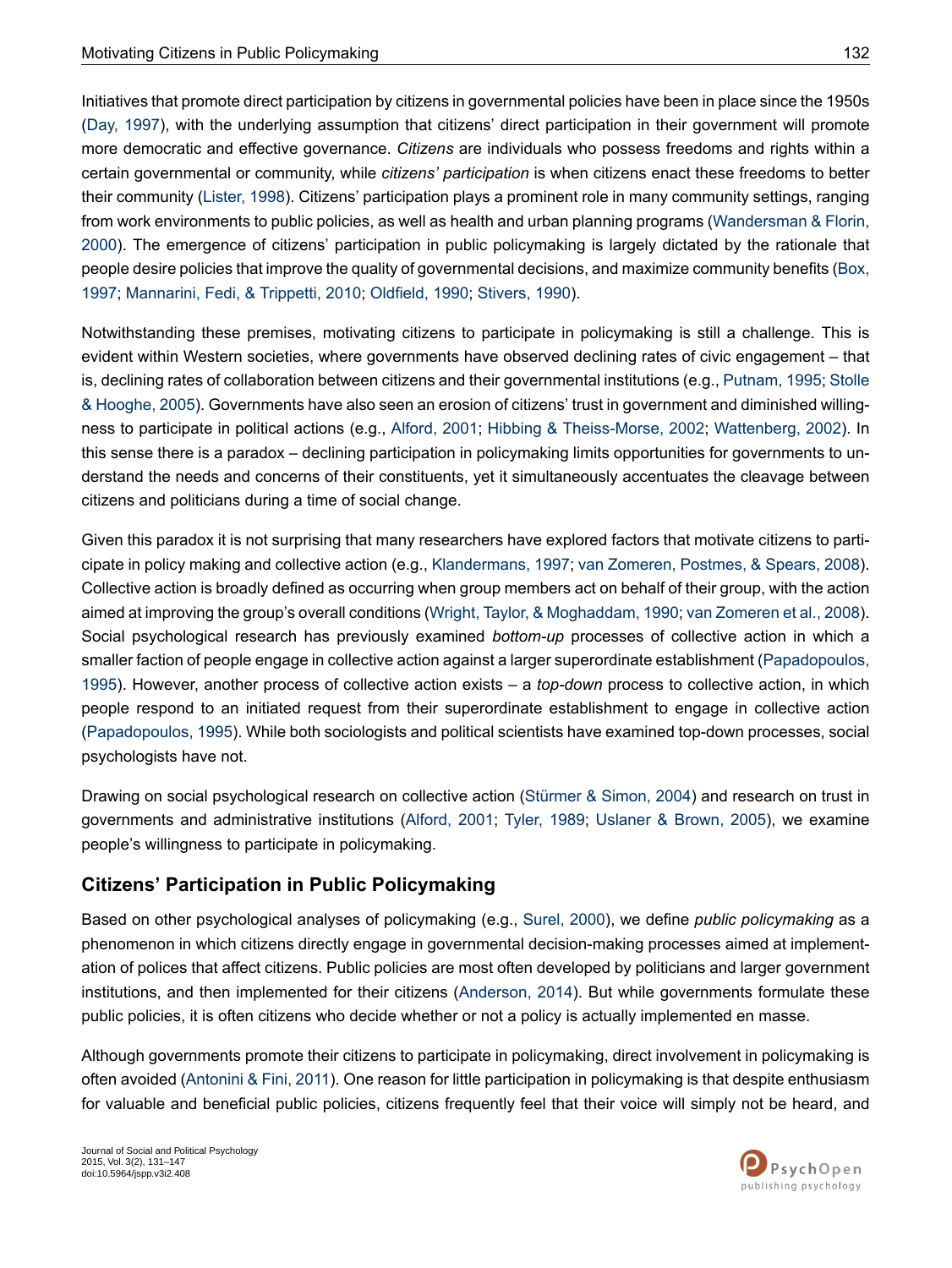participation will provoke no changes within the government (Fowler & Kam, 2007). For example, in large populations the probability that a single act of participation will significantly affect the outcome is very small. From this rationalchoice perspective of participation, simply attaching value to the idea of democratic participation is not effective at fostering public engagement.

Rational choice scholars have instead approached people's motivation to participate in collective action and social movements by using models based on pure self-interest (e.g., [Aldrich,](#page-13-5) 1993; [Downs,](#page-13-6) 1957; [Feddersen](#page-13-7) & Pesen[dorfer,](#page-13-7) 1996; Palfrey & [Rosenthal,](#page-15-8) 1985) and expected value (e.g., Ajzen & [Fishbein,](#page-13-8) 1980; [Feather,](#page-13-9) 1982). These self-interest models argue that when participation either provides some type of personal benefits or implies low costs, citizens' willingness to participate is increased. Expectancy-value theory, however, states that a person's motivation to engage in political actions is a result of the value of the expected outcomes – the more likely the politically charged behavior will produce a valued outcome, the more likely they will engage. [Olson's](#page-15-9) (1965) benefits/costs model falls in this tradition, such that the decision to engage in collection action is based on a rational evaluation of the benefits and personal costs due to participating.

Thus, some research on collective action suggests that citizens' willingness to participate in policymaking can be predicted by taking into account a rational, cost-benefit analysis of engagement. However, personal involvement in politics may not be solely ascribed to the role of rewards/costs expectancy of citizens' participation, suggesting that willingness to participate in policymaking could be influenced by other variables.

# **A Social Psychological Perspective on Public Participation**

Both sociologists and social psychologists have effectively studied social movements. The former have analyzed people's participation in social movements as a function of the perceived costs and benefits of participation (e.g., [Aldrich,](#page-13-5) 1993; [Olson,](#page-15-9) 1965), while the latter have largely focused on the pivotal role played by social identity processes, specifically social identification, in collective action (e.g., [Klandermans,](#page-14-2) 1997; [Simon](#page-15-10) et al., 1998; [Wright,](#page-16-6) [2001](#page-16-6)).

Social identity theory (Tajfel & [Turner,](#page-15-11) 1979; Turner, Hogg, Oakes, Reicher, & [Wetherell,](#page-16-7) 1987; also see [Abrams](#page-13-10) & [Hogg,](#page-13-10) 2010) claims that people's self-concept is derived from their knowledge of membership in social groups, and goes on to specify the cognitive processes that are involved in self-conception as a group member and in associated group behaviors and processes. Social identities are associated with distinct values and attitudes that influence how group members think and behave in various situations [\(Abrams](#page-13-10) & Hogg, 2010). Moreover, social identity research clearly shows that highly identifying group members engage in more group-oriented behavior than low identifiers, because for them the group is more self-relevant (e.g., Terry & [Hogg,](#page-16-8) 1996; Terry, [Hogg,](#page-16-9) & [White,](#page-16-9) 1999).

Identification with a group plays a major role in fostering involvement in collective action when collective identity is salient and important. Individual cost-benefit analyses also play a role, but it is highly likely that the evaluation of relevant costs and benefits is itself configured by group identification, and shared identification lends uniformity to people's patterns of cost-benefit analyses ([Kelly,](#page-14-4) 1993).

# **Dual-Pathway Model of Collective Action**

[Stürmer](#page-15-6) and Simon (2004) integrate the sociological (i.e., costs-benefits evaluations) and social psychological (i.e., social identity theory) traditions into one single framework. Their dual-pathway model of collective action

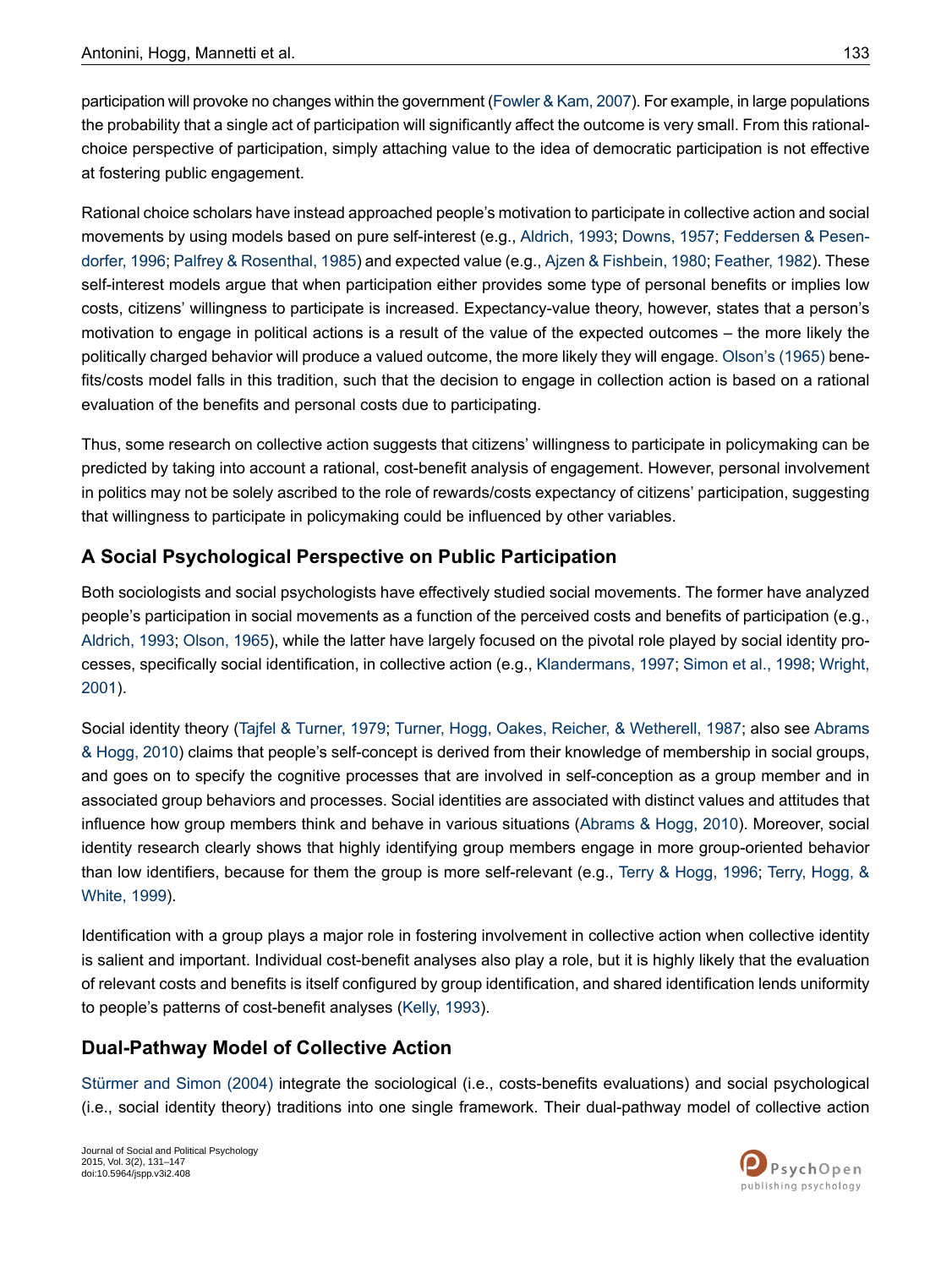suggests that collective identification is a unique motivational pathway to participation, above and beyond the cost-benefit analysis. The relevant identity is a politicized collective identity that is ideologically grounded and associated with a disadvantaged collective within the political context (Simon & [Klandermans,](#page-15-12) 2001; [Stürmer](#page-15-6) & [Simon,](#page-15-6) 2004). Lastly, this politicized collective identity is a dual identity, where people identify with both the marginalized subgroup (e.g., migrant workers) and the broader superordinate group within which they seek change (e.g., country of residence; Simon & [Grabow,](#page-15-13) 2010; [Simon](#page-15-14) & Ruhs, 2008).

Beyond this politicized identity, the dual pathway model shows additive, not interactive, effects of these pathways; specifically, both cost-benefits of participation and politicized identification independently predict collective action [\(Stürmer](#page-15-6) & Simon, 2004). This gives credence to the argument that costs-benefits expectations and collective identification processes are additive, rather than interactive, in their impact on political participation (cf., [Kelly](#page-14-5) & [Kelly,](#page-14-5) 1994).

Therefore, drawing on the two pathways that have consistently been shown to predict bottom-up collective action [\(Stürmer](#page-15-6) & Simon, 2004), we examined whether both a cost-benefits analysis and social identification can be applied to a top-down approach to collective action. Specifically, we examined whether the variables of the dualpathway model of collective action can be applied to citizens' participation in public policymaking based on a governmental request.

## **Citizenship: A Bridge Between Collective Action and Participation in Policymaking**

Participation in social movements is enhanced by identification with a politicized disadvantaged or minority group (e.g., [Simon](#page-15-10) et al., 1998; Simon & [Klandermans,](#page-15-12) 2001; van [Zomeren](#page-16-10) & Spears, 2009), and collective action tendencies are increased by perceived group-based inequality and injustice (e.g., van [Zomeren,](#page-16-2) Postmes, & [Spears,](#page-16-2) 2008). In these circumstances, people view collective action as the most effective way to address disadvantage.

However, perhaps the psychology is different in a top-down model of collective action, especially when applied to citizens' participation. This is because not all citizens who participate in public policymaking identify with a minority or a disadvantaged group; that is, not all group members who engage in this form of collective action are in the minority. Instead, all citizens will, to some degree, identify with the larger superordinate establishment (e.g., [Gaertner](#page-14-6) & Dovidio, 2000). Hence, superordinate group identification, not politicized identification, may be a driving factor in top-down processes of collective action.

Moreover, this top-down approach is directly geared towards citizens of a particular territory. The social science literature on citizens' participation in politics (e.g., [Gaventa,](#page-14-7) 2002; [Lister,](#page-14-0) 1998; [Mannarini,](#page-14-8) 2004) shows that people's sense of citizenship is closely related to their social identity, such that people's collective identity can be generated through a process of identification with geographical context of their residency (e.g., [Altman,](#page-13-11) 1975; [Sack,](#page-15-15) 1983; Stürmer & [Kampmeier,](#page-15-16) 2003). Moreover, citizenship refers to the sense of belonging to a common socio-spatial entity that defines the behaviors and norms of those who identify with the territory ([Mannarini,](#page-14-8) 2004) – in the language of social identity theory (Tajfel & [Turner,](#page-15-11) 1979; [Turner](#page-16-7) et al., 1987), a sense of belonging to a larger territorial community can strongly shape people's self-concept. Overall, while the cost-benefit's pathway is motivated by extrinsic rewards or costs avoidance, the identification-citizenship pathway is motivated by the internalization of group norms, values, and customs.

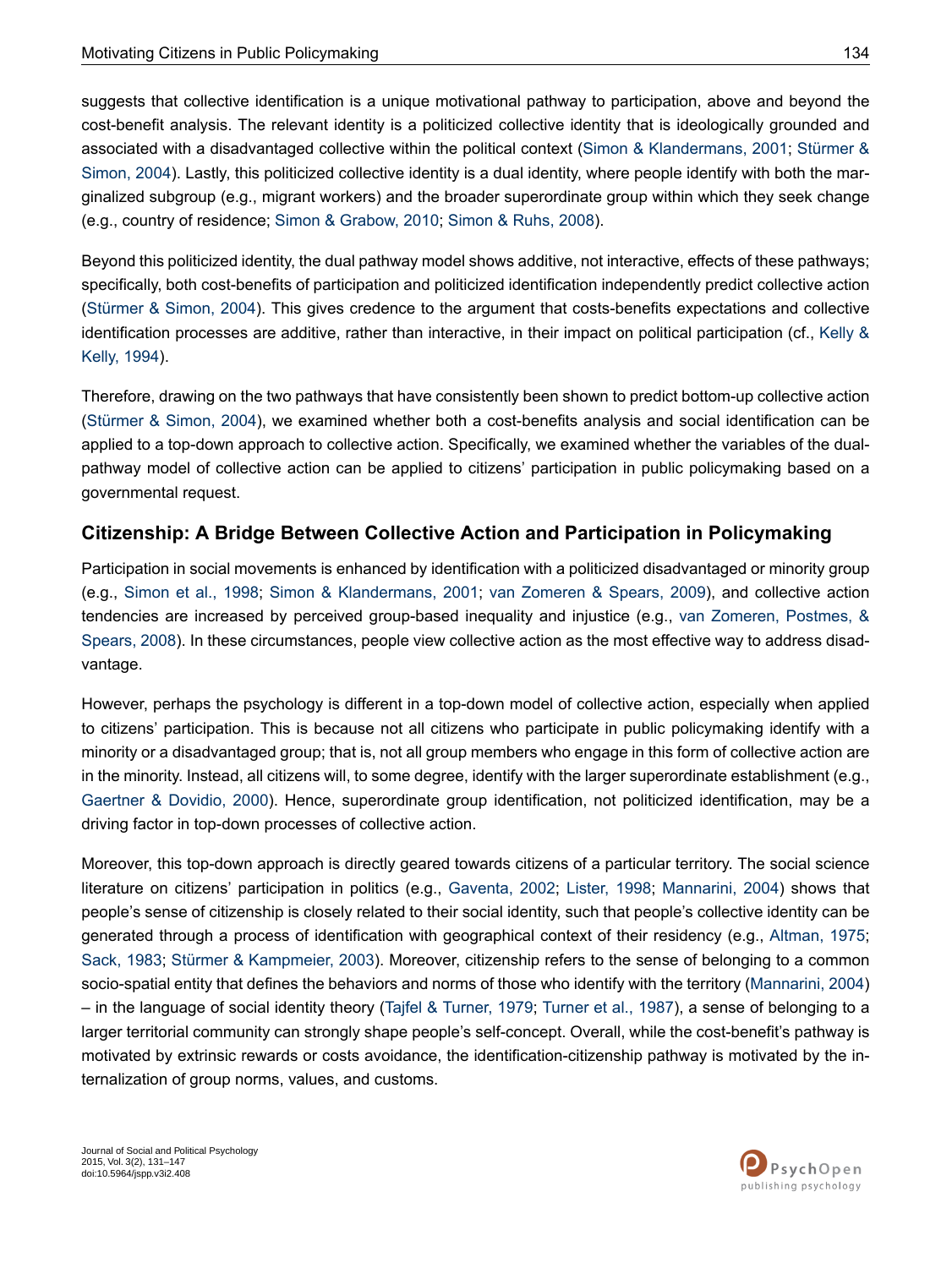Overall, we believe citizens' participation in policymaking is influenced by both a cost-benefit dynamic and collective identification, as proposed by the dual pathway model of collective action [\(Stürmer](#page-15-6) & Simon, 2004). However, if the relationship between citizens and their government influences citizens' collective identification with the superordinate establishment, this will also influence their willingness to engage in collective behavior. Because topdown processes of collective action often involve responding to a request from one's government, we believe citizens' trust in their government can influence their willingness to engage in public policymaking.

## **Trust in the Government: A Bridge Between Two Pathways to Citizens' Participation**

For many social movements, government administrations are perceived as obstacles to obtaining desired resources and at fault for many disadvantages. In turn, due to mistrust, the government itself often becomes a target of the social movement. This can be problematic in public policymaking, where governments often encourage their citizens to participate in policymaking. In this type of top-down collective action process, citizens need to trust their government administration in order to participate in public policymaking. Thus, because trust in authorities is an important psychological antecedent of some collective behavior (e.g., De [Cremer](#page-13-12) & Van Vugt, 1999; [Tyler,](#page-16-4) 1989; Van Vugt & De [Cremer,](#page-16-11) 1999), we, lastly, examine the role played by trust in citizens' motivation to participate in public policymaking.

Citizens' trust in government benefits the government itself – policies, directives, 'moral suasion', tax collection and attempts at income redistribution are likely to be more effective if the population trusts the government to be working in their interests ([Fjeldstad,](#page-14-9) 2004; [Hetherington,](#page-14-10) 1998). Governments that face mistrust and suspicion may discover that their citizens ignore and resist their appeals, and are suspicious of their pronouncements and policies (e.g., Ayres & [Braithwaite,](#page-13-13) 1992; [Braithwaite](#page-13-14) & Makkai, 1994).

Previous literature shows that trust differently influences political participation, depending on whether it is a bottomup or top-down participation process. Specifically, in bottom-up processes of political participation it is distrust, not trust in the government, that elicits participatory behavior ([Easton,](#page-13-15) 1967; [Gamson,](#page-14-11) 1971). In line with research on collective action (van [Zomeren](#page-16-2) et al., 2008), people who perceive their government to be oppressive or unfair may seek out social movements that protest government oppression and inequity (e.g., [Gamson,](#page-14-11) 1971).

However, more relevant to this paper is a top-down process of political participation, which states that trust should elicit more participatory behavior than distrust [\(Almond,](#page-13-16) 1988; [Uslaner](#page-16-5) & Brown, 2005). Specifically, citizens who trust their government are more willing to comply to a request from them in order to achieve "public results". Research on top-down processes of political participation shows that citizens are more compliant with demands and requests when perceiving their government to be trustworthy (e.g., Levi, [1989](#page-14-12), [1997](#page-14-13); Levi & [Stoker,](#page-14-14) 2000; [Tyler,](#page-16-4) [1989](#page-16-4), [2006](#page-16-12)). Overall, a strong link exists between citizens' trust in their government and their willingness to comply with requests from government.

Moreover, while trust is related to social identification (cf., [Tyler,](#page-16-4) 1989), research suggests it is nonetheless a unique source of influence (cf., Tyler, [Degoey,](#page-16-13) & Smith, 1996). Thus, along with examining the effects of costbenefits analyses and group identification, we examined how trust in government influences participation in policymaking.

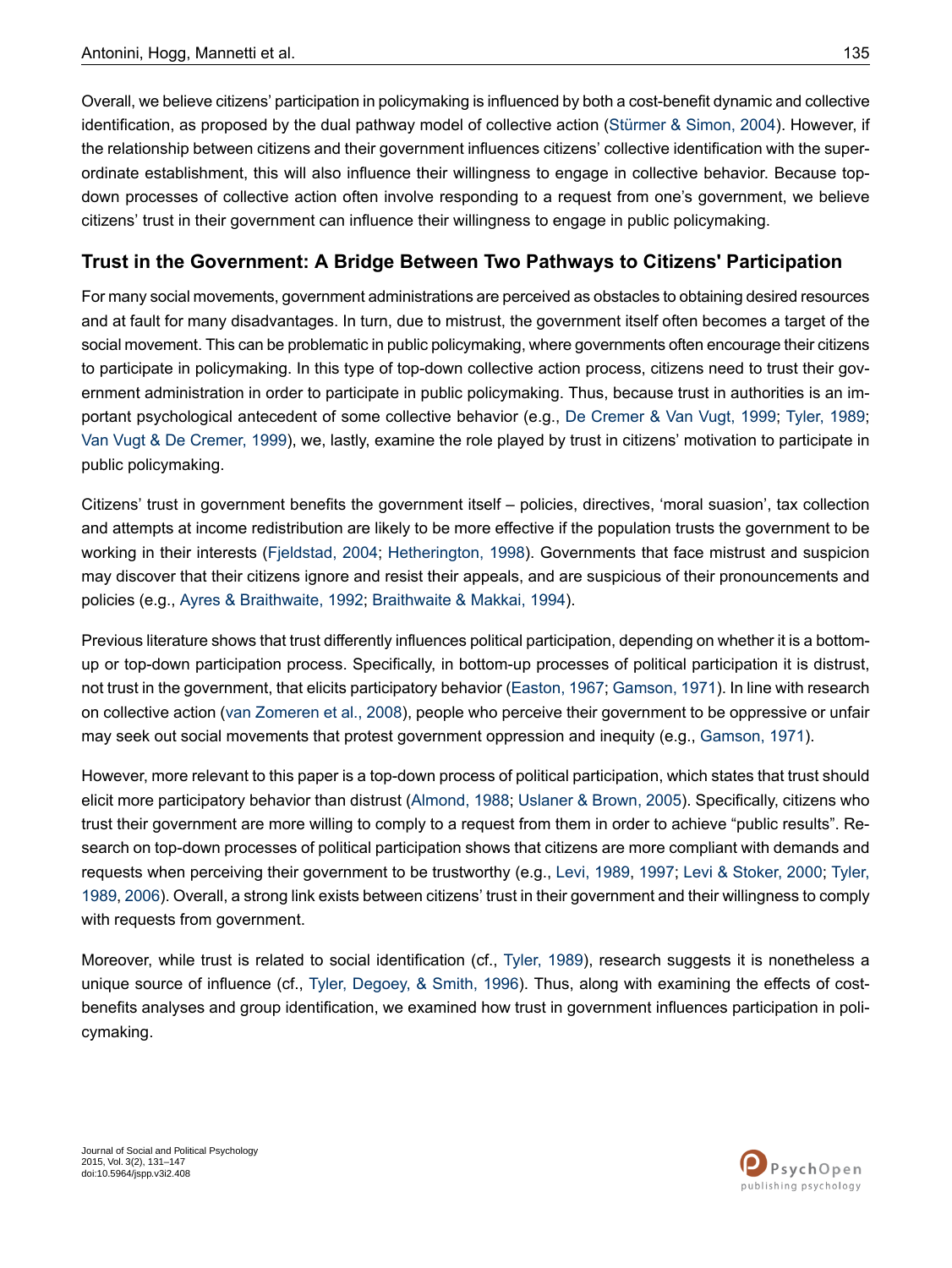## **Overview of Studies**

Two studies were conducted simultaneously to test this general idea; Study 1 in California and Study 2 in Sardinia, Italy. These two socio-political contexts were chosen because they differ quite dramatically in the sort of relationship that citizens have with government, specifically in terms of the extent to which citizens have a direct say in policy. California's system has extensive ballot initiatives that promote its citizens to engage in policymaking, whereas these types of initiatives and promotions are very rare in Sardinia. Thus, to account for the different relationships people have with their government, we conducted our two studies in unique, cultural contexts.

Study 1 was a survey design to confirm our initial theorizing that the dual-pathway model of collective action can be applied to a top-down process of collective action; specifically, we measured both cost-benefits and state identification, with the hypotheses that lower costs of participation would predict more willingness to participate in public policymaking (H1a), as would stronger Californian identification (H1b). However, these pathways will be additive, such that these predictor variables will produce two main effects but no interactive effect.

After confirming our initial hypothesis that a top-down process of collective action can be examined with the dual pathway model, we conducted our second study – an experiment to examine whether trust in the government would transform these additive pathways into an interactive effect. Specifically, while high costs of participation were expected to be negatively related to willingness to participate, we hypothesized that high trust in government and high state (Sardinia) identification would cancel out this effect and instead increase willingness to participate in public policymaking (H2).

## **Study 1**

### **Method**

### **Participants and Design**

Participants were residents of California who were recruited through Amazon's Mechanical Turk (MTurk) – an online crowdsourcing website that allows workers to complete surveys and tasks for monetary compensation. Research shows that MTurk is a valid and reliable source of on-line data collection ([Buhrmester,](#page-13-17) Kwang, & Gosling, [2011;](#page-13-17) [Mason](#page-15-17) & Suri, 2012). All participants had a California IP address, resulting in 169 participants (106 males, 63 females), who were predominately European-American (60.40%; Asian-American 26.60%; Mexican-American 11.80; %; African-American 3.00%; Other 1.20%) with an average age of 31.71 (*SD* = 11.43) years. Participants were told to role-play that the California government had requested them to participate in public policymaking. Participants then completed measures of costs-benefits of participation, state identification, and willingness to engage in political participation. Demographic data (age, gender, and race) were collected at the end of the study before participants were debriefed and compensated 30 cents for their completion of the survey.

### **Procedure and Materials**

After obtaining informed consent, participants were told that the study examined Californians attitudes towards political decision-making. After answering one question to confirm their Californian residency, participants were asked to carefully imagine the Californian government had asked them to vote in an upcoming public policymaking ballot.

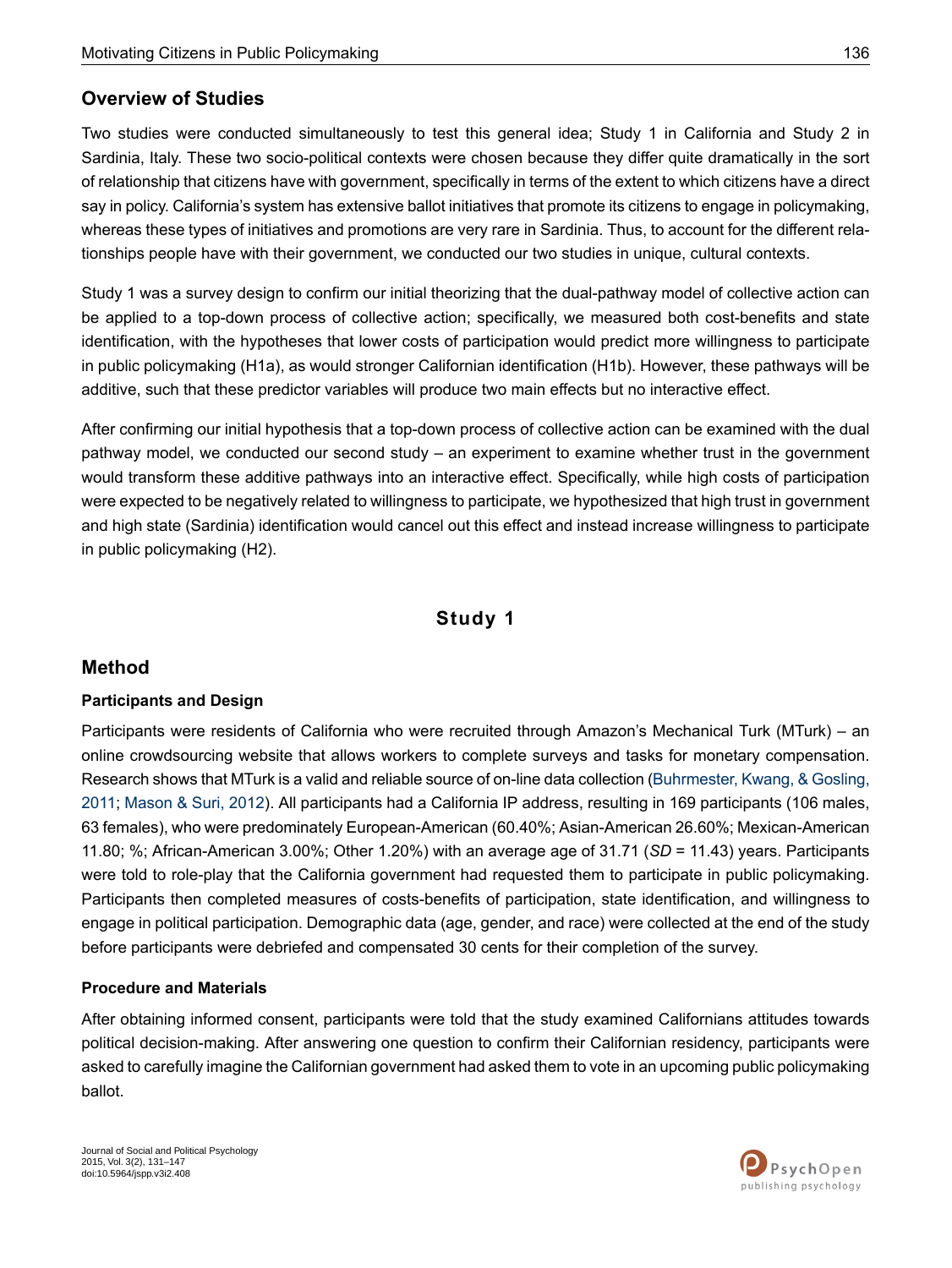After being given this role-playing prime, participants answered six questions measuring group identification (1 = *not very much*, 9 = *very much*): (1) 'To what extent do you feel you have strong ties with Californians'; (2) 'How similar do you feel you are to other Californians'; (3) 'How much do you feel you identify with California'; (4) 'How proud are you to be a Californian'; (5) 'To what extent do you feel a sense of belonging with California'; and (6) 'How central do you feel being a Californian is to your sense of who you are' (*M* = 6.14, *SD* = 1.47; α = .91). These measures of group identification were taken from previous successful social identification scales (Grant & [Hogg,](#page-14-15) [2012](#page-14-15); [Hains,](#page-14-16) Hogg, & Duck, 1997; Hogg & [Hains,](#page-14-17) 1996; Hogg, Sherman, [Dierselhuis,](#page-14-18) Maitner, & Moffitt, 2007; [Hohman](#page-14-19) & Hogg, 2011).

Participants then responded to four statements (1 = *not very much*, 9 = *very much*) measuring the expected costsbenefits of participation in public policymaking. They were asked to think about the difficulties and costs involved in political participation before indicating how much each of four factors influenced their decision-making: (1) 'The feeling of frustration from lacking "real" results from participation'; (2) 'The need to give up personal and family members for participation'; (3) 'Interpersonal conflict with others during participation'; (4) 'Any other kind of costs you imagine' (*M* = 5.07, *SD* = 1.75; α = .83). These statements were adapted from previous research examining the costs of political participation ([Wandersman,](#page-16-14) Florin, Friedmann, & Meier, 1987).

Participants then completed a measure of willingness to participate in public policymaking, by responding to three statements measuring likelihood of engaging in public policymaking (1 = *not very much*, 9 = *very much*): (1) 'I am willing to vote in California state elections'; (2) 'I feel motivated to keep myself updated on California propositions'; and (3) 'I am willing to vote in California ballot propositions' (*M* = 7.20, *SD* = 1.85; α = .90). As no research has directly examined participation in public policymaking, these questions were constructed for the purposes of this study.

# **Results**

There were two predictor variables (state identification, costs-benefits expectations) and one dependent variable, willingness to participate in public policymaking (see [Table](#page-6-0) 1 for correlations between variables). Following [Aiken,](#page-13-18) West, and Reno [\(1991\)](#page-13-18), the predictor variables (costs-benefits, identification,) were both mean-centered before creating an interaction term (cost-benefits X identification) and conducting a multiple linear regression. Because our demographics variables (age, sex, race) were not significantly related to our predictor or dependent variables (*p's* > .07), they were not included in our analysis.

<span id="page-6-0"></span>Table 1

| Study 1: Correlations Between Predictor and Dependent Variables |  |  |
|-----------------------------------------------------------------|--|--|
|-----------------------------------------------------------------|--|--|

| Variable                          |         |       |       |
|-----------------------------------|---------|-------|-------|
| 1. State Identification           | $---$   |       |       |
| 2. Cost-Benefits of Participation | $.16*$  | $---$ |       |
| 3. Public Policymaking            | $.28**$ | $-12$ | $---$ |

*Note. N* = 169.

\**p* < .05. \*\**p* < .01.

Results indicated that the overall model was statistically significant, *R* 2 = .10, *F*(2, 166) = 9.45, *p* < .001 – See [Table](#page-7-0) 2. As predicted, more costs (less benefits) was a significant predictor of less willingness to participate in

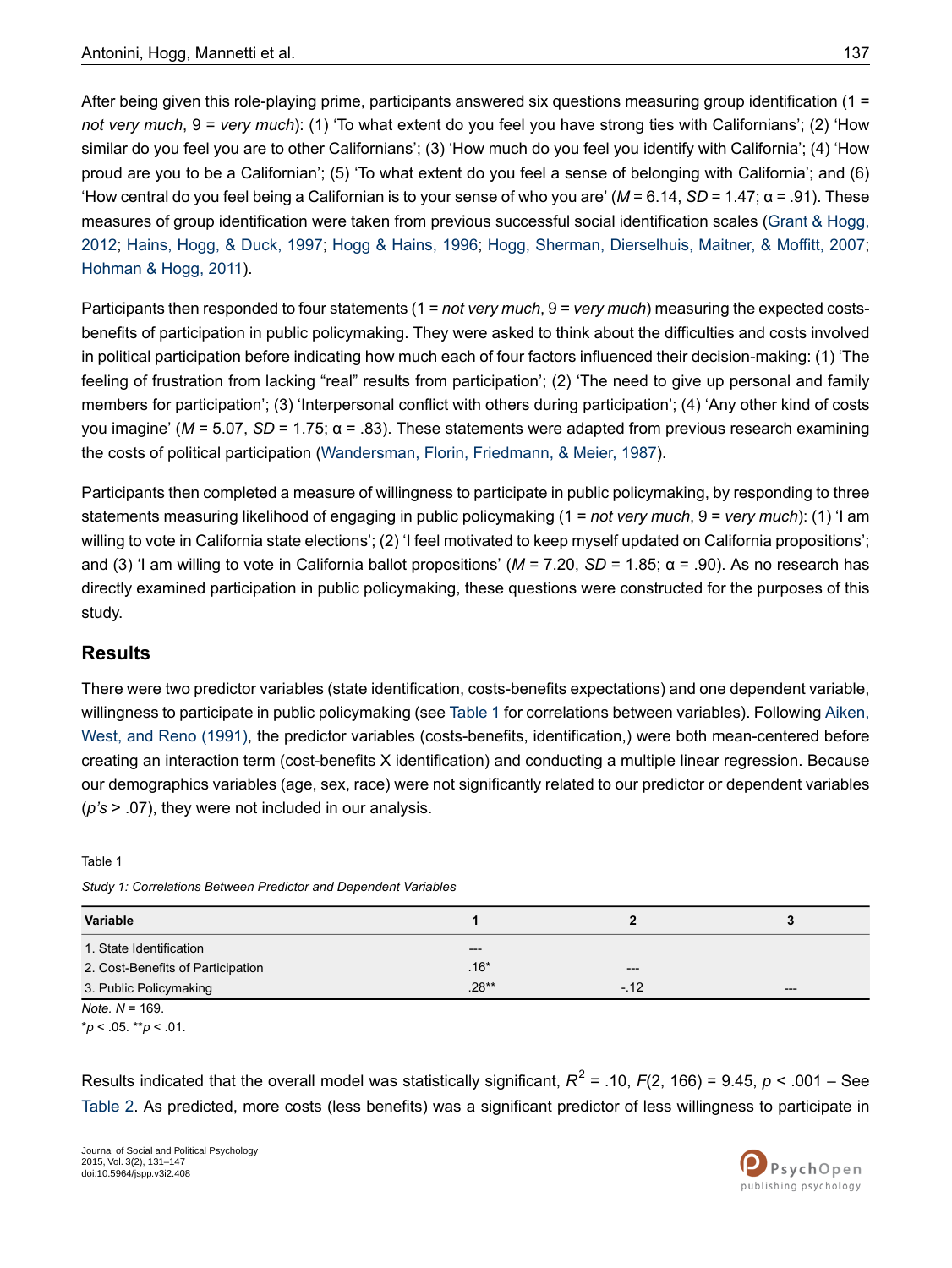public policymaking, β = -.17, *t*(165) = -2.25, *p* = .03. As well, stronger state identification significantly predicted willingness to participate in public policymaking, β = .31, *t*(165) = 4.03, *p* < .001. Lastly, the interaction term was non-significant (β = .04, *t*(165) = .53, *p* = .597).

#### <span id="page-7-0"></span>Table 2

*Study 1: Hierarchical Regression for Willingness to Participate in Public Policymaking*

| <b>Variable</b>                |      | $R^{\prime}$ | В     | SE  | ß       |
|--------------------------------|------|--------------|-------|-----|---------|
|                                | 0.28 | .10          |       |     |         |
| Cost-Benefits of Participation |      |              | $-31$ | .14 | $-17*$  |
| State Identification           |      |              | .58   | .14 | $.31**$ |
| Cost-Benefits x Identification |      |              | .07   | .13 | .04     |

*Note. N* = 169.

\**p* < .05. \*\**p* < .01.

## **Discussion**

Study 1 examined whether the dual-pathway model of collective action could be applied to a top-down model of citizens' participation. We asked participants to complete measures of collective identification – which we conceptualized in terms of citizenship – and costs-benefits expectations before indicating their willingness to participate in public policymaking.

Consistent with [Stürmer](#page-15-6) and Simon's (2004) model, stronger collective identification predicted willingness to participate in public policymaking (H1a). Simultaneously, a costs-benefits analysis (i.e., lower costs, higher benefits) uniquely predicted willingness to participate in public policymaking (H1b). Therefore, the two pathways showed an additive effect, such that they produced two main effects but no interactive effect on willingness to participate. Overall, Study 1 shows that the dual-pathway model of collective action can be applied to top-down approaches of collective action and to citizenship participation.

Although we measured identification with the larger superordinate establishment (i.e., California) in Study 1, it is unclear whether participants' relationship with their government influenced willingness to participate in public policymaking. Within California, citizens are commonly requested by local and state governments to participate in public policymaking. Thus, even with low rates of participation, citizens can trust that participation in public policymaking is efficacious.

However, not all states or countries have similar governance to California. In many countries it is uncommon for citizens to receive participatory requests for public policymaking from their governments. Under these circumstances it is important to account for citizens' trust in their superordinate establishment (i.e., government). Thus, because Study 1 showed that the dual-pathway model of collective action ([Stürmer](#page-15-6) & Simon, 2004) can effectively explicate top-down processes of citizens' participation, we conducted a second study to examine how trust in government effects this process in a setting where governmental requests for citizens' participation is uncommon: Sardinia, Italy.

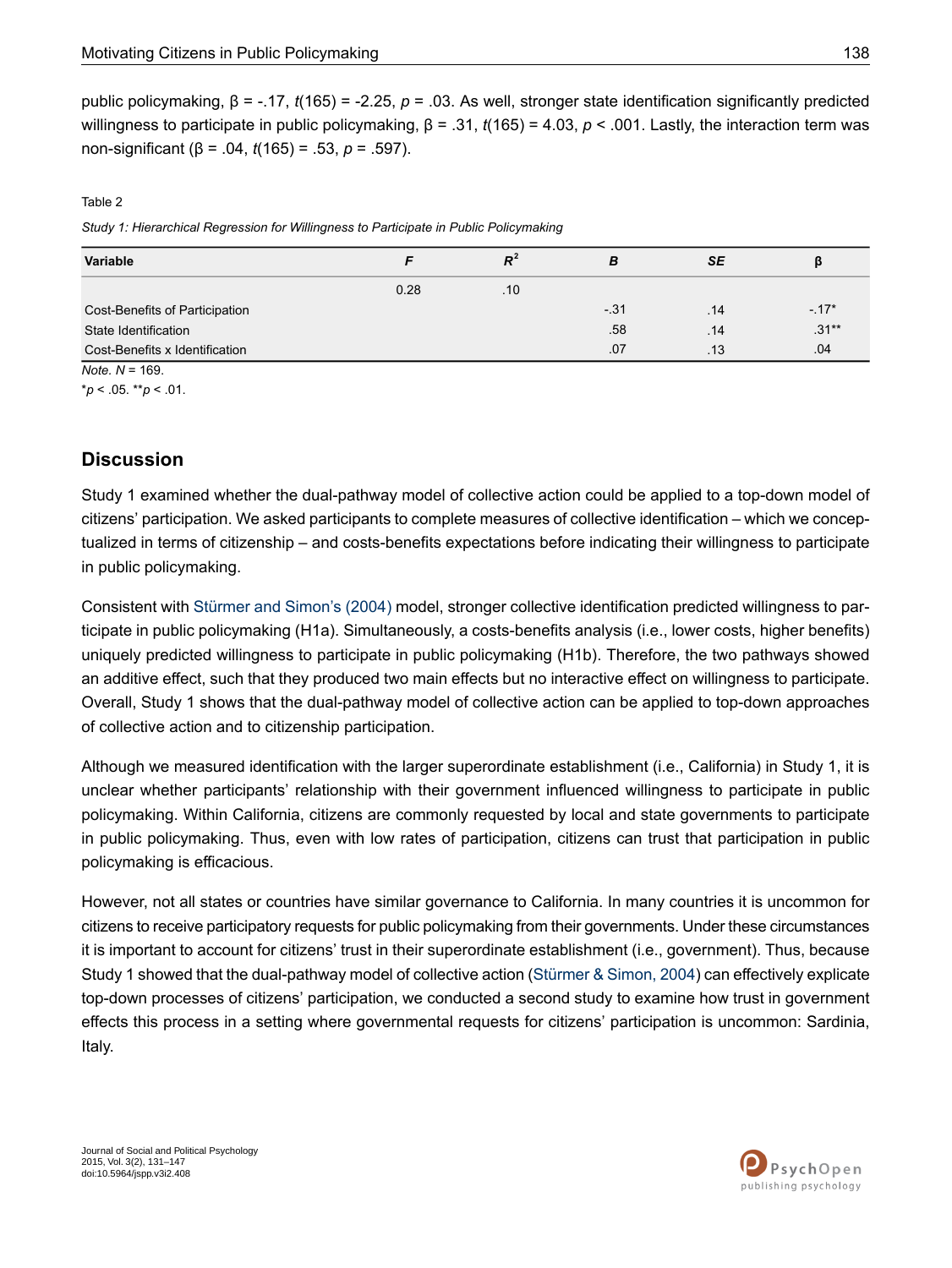# **Study 2**

## **Method**

### **Participants and Design**

Participants were Italian residents from the island of Sardinia – 198 participants (105 males, 93 females) with an average age of 43.12 (*SD* = 8.77) years. Participants were recruited via Facebook and asked to complete an online survey about politics and public policymaking at a regional level. All participants were randomly assigned to one of two conditions for the manipulation of 'costs of participation'. We measured national identification as in Study 1, but here also measured trust in government. Lastly, participants completed the same measure of willingness to participate in public policymaking as in Study 1. Demographic data (age, gender) were collected from participants at the end of the study before they were thanked and debriefed – no compensation was offered to participants for completing the survey.

### **Procedure and Materials**

In the informed consent form, participants were informed that the study was examining people's involvement in politics at a regional scale. Participants were then randomly assigned to one of two conditions for the manipulated variable 'costs-benefits of participation'. In the 'high costs (low benefits)' condition, participants were instructed to: "Try to imagine that participating will entail high costs for you. You will have to devote lots of your personal time, give up your work/study commitments, as well as your personal one's. Furthermore, there might be conflicts with other participating citizens' that would reflect on every-day life".

In the 'low costs (high benefits)' condition, participants were instructed to: "Try to imagine that participating will entail low costs for you. You will not have to devote lots of your personal time, neither to give up any of your work/study commitments, as well as your personal one's. Furthermore, interpersonal relationships between citizens' may better thanks to the shared experience of common participation." These manipulations were adapted from previous research examining the costs-benefits of political participation ([Wandersman](#page-16-14) et al., 1987).

After completing this manipulation, participants completed the same measure of collective identification as in Study 1 ( $M = 6.25$ ,  $SD = 1.72$ ;  $\alpha = .89$ ), with the only difference being that we measured identification with Sardinia, not California.

Participants then answered two-questions measuring trust in the government (1 = *not very much*, 9 = *very much*): 'To what extent do you trust the Sardinia regional government?' and 'To what extent do you consider the Sardinian government to be trustworthy?' (*M* = 4.08, *SD* = 2.14; *r* = .94, *p* < .001). These questions were adapted from previous research examining trust in authorities (De [Cremer](#page-13-12) & Van Vugt, 1999).

Participants then completed the same measure of willingness to participate in public policymaking as in Study 1 ( $M = 6.98$ , *SD* = 1.95;  $\alpha = .90$ ), with the only difference being that participation was for public policymaking in Sardinia, not California. Participants lastly reported their demographics (sex, age) before being debriefed. All materials were complete in Italian.

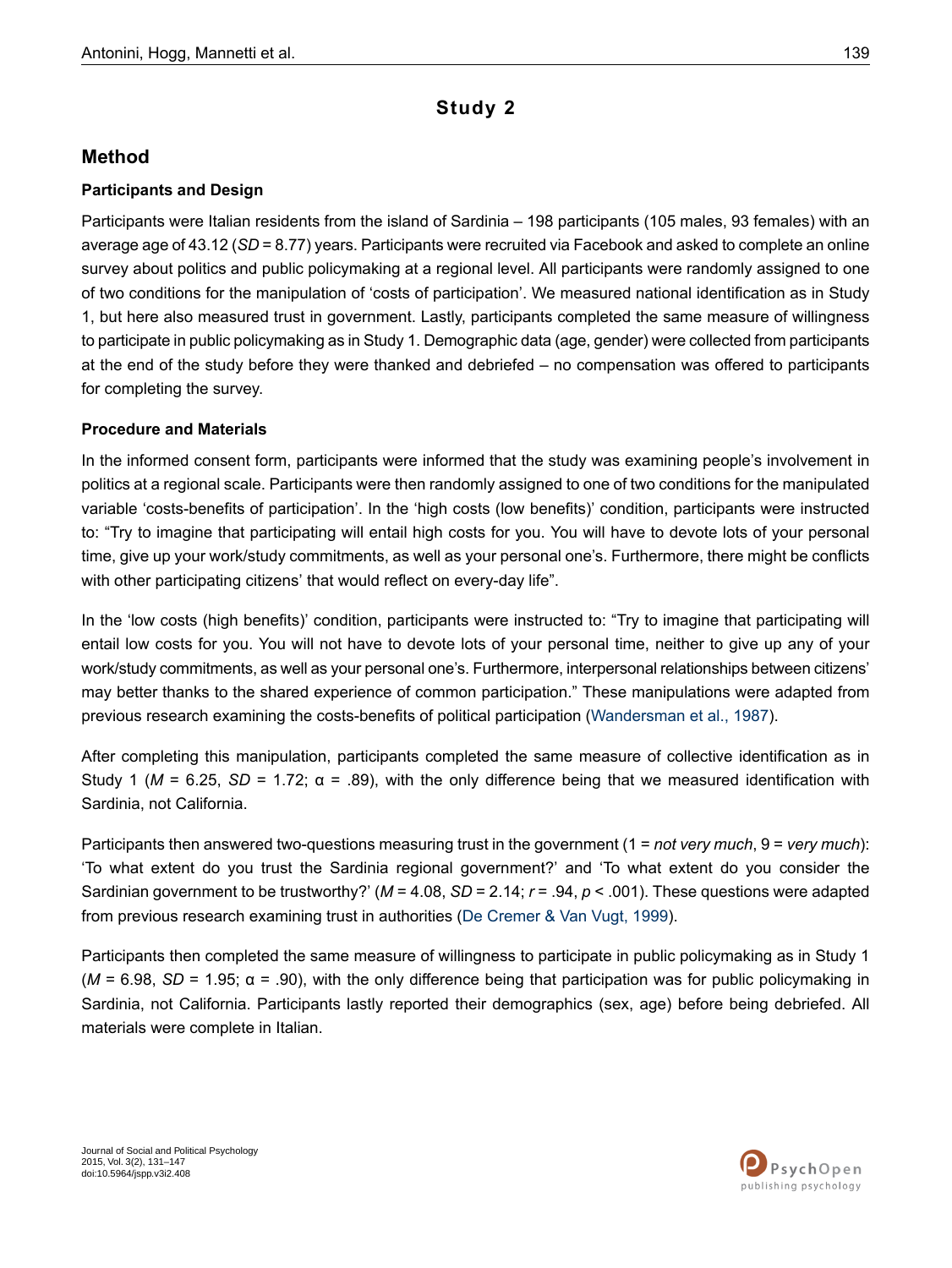## **Results**

There was one manipulated variable (costs-benefits of participation), two continuous variables (identification, trust in government), and one continuous dependent variable, willingness to participate in public policymaking (see [Table](#page-9-0) 3 for correlations between variables). The manipulated variable was coded as 0 (low costs of participation) and 1 (high costs of participation). Similar to Study 1, all of the predictor variables, both manipulated and measured, were mean-centered before creating interaction terms and conducting a multiple linear regression – See [Table](#page-9-0) 3 for correlations.

#### <span id="page-9-0"></span>Table 3

*Study 2: Correlations Between Predictor and Dependent Variables*

| <b>Variable</b>                   |                  |        |       | Δ     |
|-----------------------------------|------------------|--------|-------|-------|
| 1. State identification           | $---$            |        |       |       |
| 2. Cost-benefits of participation | .06              | $---$  |       |       |
| 3. Trust in government            | .13 <sub>1</sub> | .10    | $---$ |       |
| 4. Public policymaking            | $.33**$          | $-.07$ | .07   | $---$ |

*Note. N* = 198.

Results indicated that the overall model was statistically significant, *R* 2 = .17, *F*(7, 191) = 5.41, *p* < .001 – See [Table](#page-9-1) 4. As predicted by the dual-pathway model, higher costs-high benefits of participation significantly predicted less willingness to participate in public policymaking, β = -.16, *t*(191) = -2.41, *p* = .02. Stronger Sardinian identification also predicted more willingness to participate in pubic policymaking, β = .34, *t*(191) = 4.76, *p* < .001. However, trust in the government did not predict of willingness to participate in public policymaking, nor did any of the twoway interactions (*ps* > .14).

#### <span id="page-9-1"></span>Table 4

*Study 2: Hierarchical Regression for Willingness to Participate in Public Policymaking*

| Variable                                                                                                                                                                                                                                                                                                                           | F       | $R^2$ | B     | <b>SE</b> | β       |
|------------------------------------------------------------------------------------------------------------------------------------------------------------------------------------------------------------------------------------------------------------------------------------------------------------------------------------|---------|-------|-------|-----------|---------|
|                                                                                                                                                                                                                                                                                                                                    | $5.83*$ | .17   |       |           |         |
| Cost-benefits of participation                                                                                                                                                                                                                                                                                                     |         |       | $-31$ | .13       | $-.16*$ |
| State identification                                                                                                                                                                                                                                                                                                               |         |       | .66   | .14       | $.34**$ |
| Trust in governance                                                                                                                                                                                                                                                                                                                |         |       | .08   | .13       | .04     |
| Cost-benefits x Identification                                                                                                                                                                                                                                                                                                     |         |       | .20   | .14       | .10     |
| <b>Identification x Trust</b>                                                                                                                                                                                                                                                                                                      |         |       | .12   | .13       | .06     |
| Cost-benefits x Trust                                                                                                                                                                                                                                                                                                              |         |       | .09   | .13       | .05     |
| Cost x Identification x Trust                                                                                                                                                                                                                                                                                                      |         |       | .32   | .13       | $.17*$  |
| $\mathbf{A}$ $\mathbf{A}$ $\mathbf{A}$ $\mathbf{A}$ $\mathbf{A}$ $\mathbf{A}$ $\mathbf{A}$ $\mathbf{A}$ $\mathbf{A}$ $\mathbf{A}$ $\mathbf{A}$ $\mathbf{A}$ $\mathbf{A}$ $\mathbf{A}$ $\mathbf{A}$ $\mathbf{A}$ $\mathbf{A}$ $\mathbf{A}$ $\mathbf{A}$ $\mathbf{A}$ $\mathbf{A}$ $\mathbf{A}$ $\mathbf{A}$ $\mathbf{A}$ $\mathbf{$ |         |       |       |           |         |

*Note. N* = 198.

\**p* < .05. \*\**p* < .01.

However, and as predicted, the three-way interaction of costs-benefits, identification and trust in government increased citizens' willingness to participate in public policymaking, β = .17, *t*(191) = 2.41, *p* = .02. Upon examining the simple slopes it was found that state identification and costs of participation were moderated by trust, such that high identification and high costs (low benefits) increased willingness to participate *only* when trust in govern-



 $*$ *r* $p$  < .01.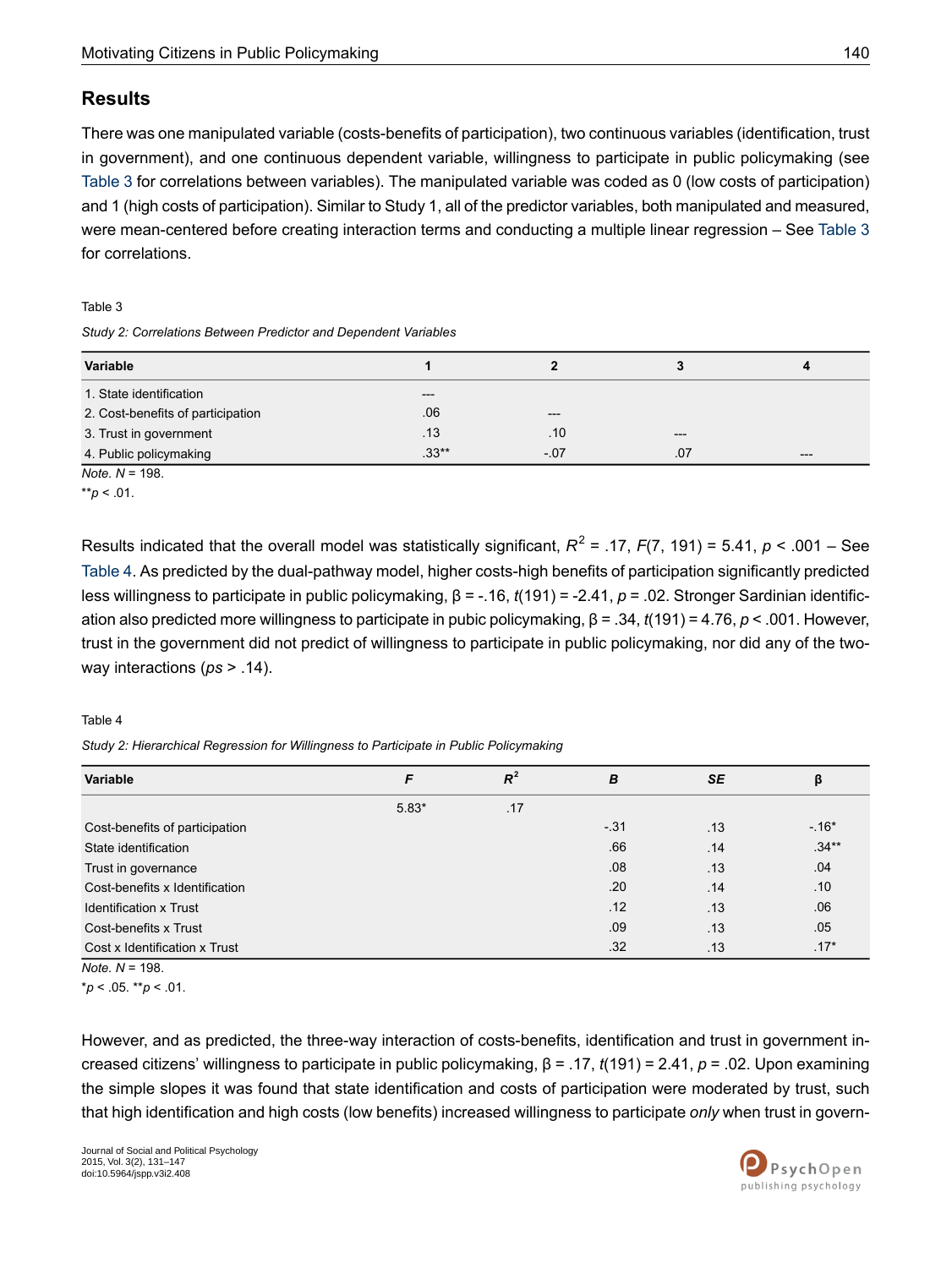ment was high, β = .17, *t*(191) = 2.34, *p* = .02; however, high identification and low costs (high benefits) did not predict willingness to participate when trust in government was *low*, β = .06, *t*(191) = -.83, *p* = .40. Moreover, high costs (low benefits) decreased willingness to participate in public policymaking for high identifiers who had low trust in government, β = -.15, *t*(191) = -.2.04, *p* = .04. Lastly, even when having high trust in government, high costs (low benefits) decreased willingness to participate for low identifiers, β = -.18, *t*(191) = -2.47, *p* = .01. No other simple slopes were significant (*p*s > .20) – See [Figure](#page-10-0) 1.

<span id="page-10-0"></span>

*Figure 1.* Three-way interaction of identification, costs, and trust on willingness to participate in public policy making. Left: High trust; Right: Low Trust.

*Note.* ID = Group identification (± 1 SD).

### **Discussion**

Study 2 retested whether the dual-pathway model of collective action could be applied to citizens' participation in a different socio-political context: Sardinia, Italy. We also examined whether trust in government influenced willingness to participate in public policymaking. However, unlike Study 1 we manipulated cost-benefits of participation (high, low) before measuring collective identification and trust in government. We lastly measured willingness to participate in public policymaking as the dependent variable.

Consistent with [Stürmer](#page-15-6) and Simon's (2004) model, stronger collective identification predicted willingness to participate in public policymaking (H1a). Simultaneously, a costs-benefits analysis (i.e., lower costs, higher benefits) uniquely predicted willingness to participate in public policymaking (H1b). However, trust in government had no predictive effect on willingness to participate in public policymaking. There was also no interaction between collective identification and costs-benefits.

Instead, and as predicted, a three-way interaction emerged between collective identification, cost-benefits analysis, and trust in government on willingness to participate in public policymaking. Results showed that when trust in government was high, perceiving high costs (low benefits) and having strong identification predicted more willingness to participate. However, neither cost-benefits nor identification predicted more willingness to participate when trust was low. Overall, Study 2 shows both that the dual-pathway model of collective action can be applied to top-down processes of political participation, and that trust in the government may influence this process.

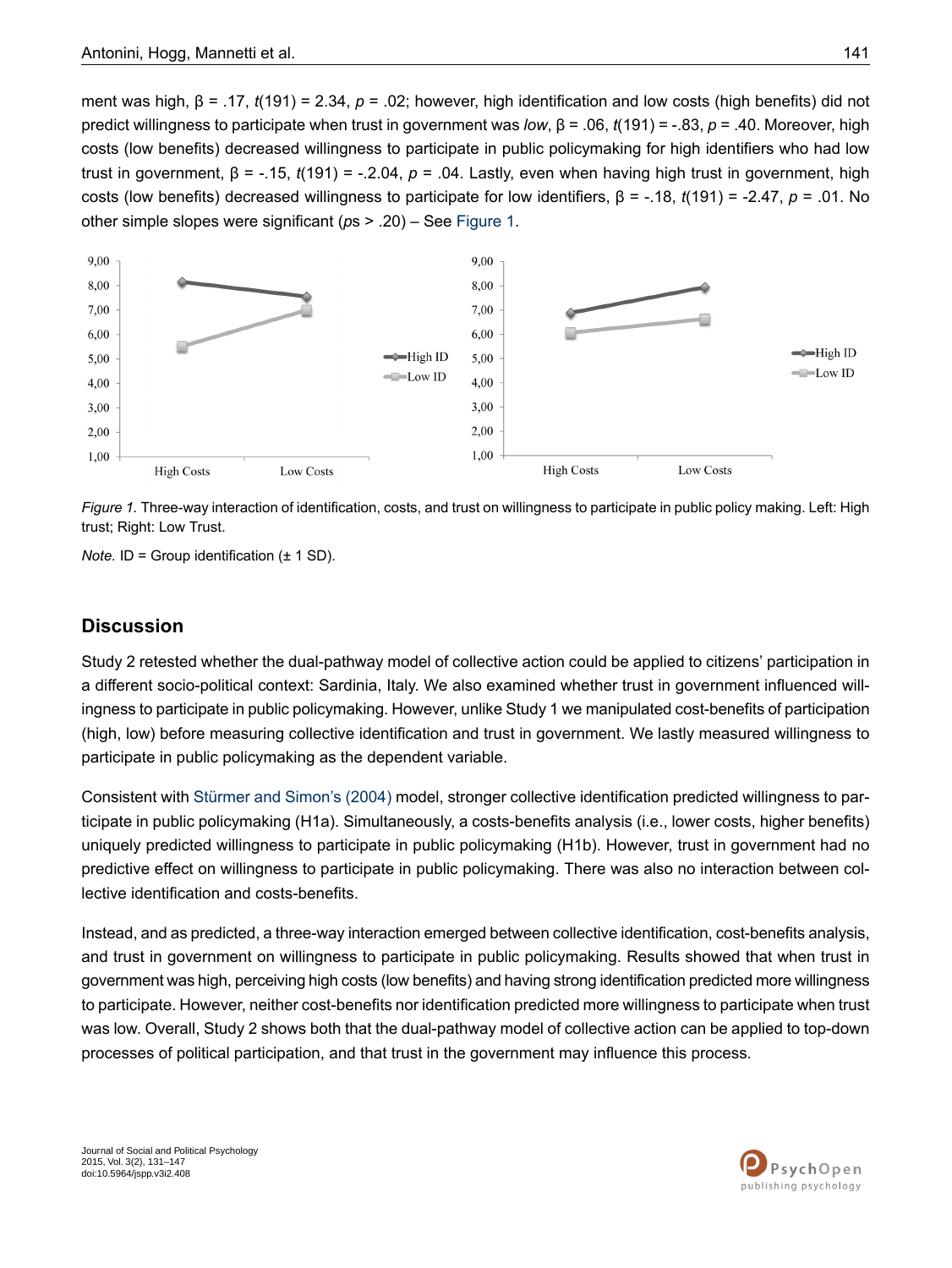# **General Discussion**

The overarching purpose of our research was twofold. First, we aimed to extend the dual-pathway model ([Stürmer](#page-15-6) & [Simon,](#page-15-6) 2004) to top-down processes of collective action; specifically, we wanted to examine if this model applied to situations where a governmental entity invites collective action (i.e., participation in public policymaking) from its citizens. We hypothesized main effects for both cost-benefits (H1a) and social identification (H1b) on willingness to participate in public policymaking. Secondly, we aimed to extend the dual-pathway model findings through the inclusion of a third variable: trust in the government. We hypothesized that trust in government would turn these unique, additive pathways into an interactive pathway – specifically, cost-benefits, identification, and trust would interact to influence willingness to participate in public policymaking (H2).

Study 1 confirmed our initial hypotheses that both a cost-benefit analysis and state identification predict willingness to participate in public policymaking; specifically, Californian citizens who perceived higher costs were less willing to participate in public policymaking, whereas stronger state identification predicted more willingness to participate. There was also no interaction between identification and cost-benefits on willingness to participate. Overall, Study 1 showed that the dual pathway model of collective action applies to top-down processes of collective action, specifically in terms of citizenship and public policymaking.

Study 2 tested our second hypothesis that there is an interactive effect between cost-benefits, identification, and trust on willingness to participate in public policymaking. Results again showed that stronger Sardinian identification and lower costs (higher benefits) of participation both predicted willingness to participate in public policymaking – these were both main effects, and not interactive. However, results showed identification and costs-benefits did interact when accounting for trust, such that a three-way interaction between costs-benefits, collective identification and trust in the government explained willingness to participate in public policymaking. As hypothesized, willingness to participate in public policymaking was greater when trust in government was high; however, this only occurred for those with strong Sardinian identification and those who perceived high costs (low benefits) from participation. Thus, Study 2 shows that the additive pathways of cost-benefit and collective identification can be interactive when accounting for trust in the government.

While Study 2 confirmed our hypotheses, we found no main effect for trust in predicting citizens' willingness to participate in policymaking, as previous research would predict. Instead, higher trust predicted more willingness to participate only when Sardinian identification was high, and when costs of participation were high (low benefits). Although perceiving higher costs (lower benefits) normally predicts less willingness to participate in public-policy making, it could be that high identifiers are willing to endure the costs of participation due to the matter being selfrelevant. Moreover, trust should only matter when costs and risks of participation are high – if costs and risks of participation are low, trust is irrelevant. Overall, these results suggest that trust can be an important connection in top-down models of collective action and citizens' participation in public policymaking.

While we believe our results make a theoretical contribution, we are aware of potential limitations. First, one might argue that because we used a specific type of top-down model of collective action (i.e., citizens' participation in public policymaking) our findings are field-specific and cannot be compared to the dual-pathway model of collective action. However, it is worth noting that our purpose was not to test the validity of the dual-pathway model; instead, we selected variables known to predict collective action in order to show the applicability of citizens' participation in public policymaking. Moreover, [Stürmer](#page-15-6) and Simon's (2004) model is a bottom-up approach that focuses on

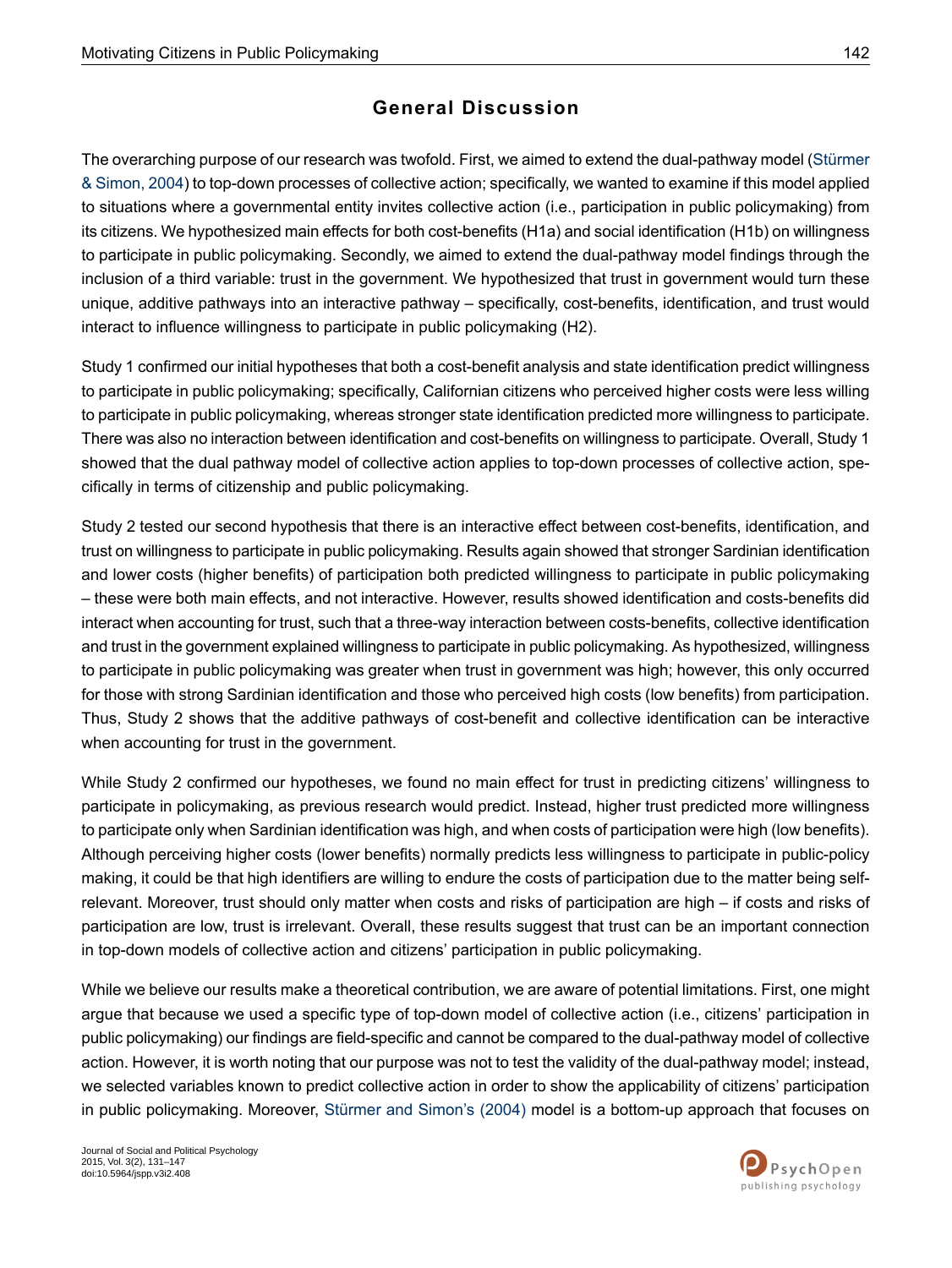how identification with a disadvantaged group predicts collective action; instead, our studies focused on superordinate (i.e., state/region) identification due to investigating a top-down approach (i.e., governmental request) to collective action. In this regard, we believe our work can be applied to top-down approaches to collective action. Future research should examine whether these variables apply to other groups (e.g., workplace organizations, academic institutions) that request collective action and participatory behavior.

A second possible limitation relates to our costs-benefits of participation measure. We assessed the costs-benefits of participation with an adaptation of Wandersman and [collaborators'](#page-16-14) scale (1987), which is particularly focused on costs evaluations. We also modified an item of this scale to ensure a focus on the benefits of participation. Future research on the same topic could provide an improved operationalization of this variable.

Besides these limitations, we believe this research has implications for social psychological literature on collective action. Previous research has focused on how perceived injustices or politicized identities predict willingness to engage in collective action ([Stürmer](#page-15-6) & Simon, 2004; van [Zomeren](#page-16-2) et al., 2008). However, because collective action can apply to any group-based behavior performed by a member for their group (van [Zomeren](#page-16-2) et al., 2008), we believe other types of identities can predict collection action. Thus, by showing stronger state identification predicted willingness to engage in collective action (i.e., participation in public policymaking), we believe this research adds to the literature on top-down models of collective action.

We also believe this research has far reaching implications for public policymaking, and can contribute to debates concerning the dynamics of citizens' participation in governance and policy. Governments should be aware of why their citizens do or do not comply with participatory requests for public policymaking. This awareness of citizens' participation can help governments and public administrators implement methods that effectively elicit participatory behavior. Our findings offer the practical suggestion for governments to minimize the costs of citizens' participation, and find ways to strengthen identification with the state/region where they live. Moreover, public institutions that encourage citizens' participation should account for whether their citizens trust them; specifically, if trust in the administration is low and participation in policymaking seems costly, citizens might tend to invest their time and energy elsewhere. Thus, governments need to find ways to address all three of these aspects simultaneously.

## **Funding**

The authors have no funding to report.

## **Competing Interests**

The authors have declared that no competing interests exist.

## **Acknowledgments**

The authors have no support to report.

Journal of Social and Political Psychology 2015, Vol. 3(2), 131–147 doi:10.5964/jspp.v3i2.408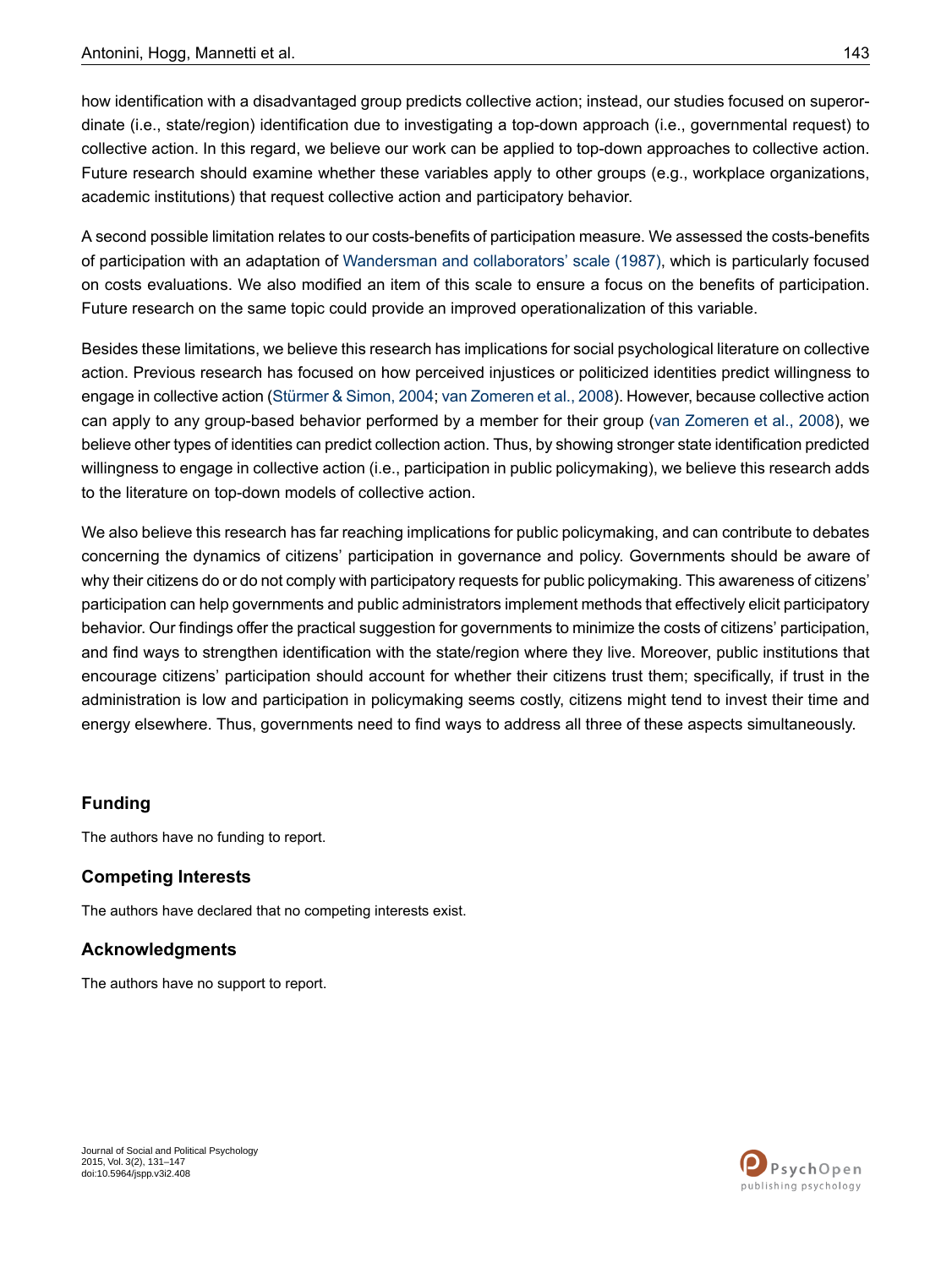### **References**

- <span id="page-13-10"></span>Abrams, D., & Hogg, M. A. (2010). Social identity and self-categorization. In J. F. Dovidio, M. Hewstone, P. Glick, & V. M. Esses (Eds.), *The Sage handbook of prejudice, stereotyping, and discrimination* (pp. 179-193). London, United Kingdom: Sage.
- <span id="page-13-18"></span><span id="page-13-8"></span>Aiken, L. S., West, S. G., & Reno, R. R. (1991). *Multiple regression: Testing and interpreting interactions.* Newbury Park, CA, USA: Sage.
- <span id="page-13-5"></span>Ajzen, I., & Fishbein, M. (1980). *Understanding attitudes and predicting social behavior*. Englewood Cliffs, NJ, USA: Prentice-Hall.
- <span id="page-13-2"></span>Aldrich, J. H. (1993). Rational choice and turnout. *American Journal of Political Science, 37*, 246-278. doi[:10.2307/2111531](http://dx.doi.org/10.2307%2F2111531)
- <span id="page-13-16"></span>Alford, J. R. (2001). We're all in this together: The decline of trust in Government, 1958–1996. In J. R. Hibbing & E. Theiss-Morse (Eds.), *What is it about government that Americans dislike?* (pp. 28-46). Cambridge, United Kingdom: Cambridge University Press.
- <span id="page-13-11"></span>Almond, G. A. (1988). The return to the state. *American Political Science Review, 82*, 853-874. doi:[10.2307/1962495](http://dx.doi.org/10.2307%2F1962495)
- <span id="page-13-3"></span>Altman, I. (1975). *Environment and social behavior: Privacy, personal space, territory, and crowding*. Monterey, CA, USA: Brooks/Cole.
- <span id="page-13-4"></span>Anderson, J. E. (2014). *Public policymaking* (8th ed.). Stanford, CT, USA: Cengage Learning.
- <span id="page-13-13"></span>Antonini, M., & Fini, V. (2011). Gestire il cambiamento: La partecipazione come oggetto del discorso psicologico [Dealing with social change: A psychological perspective on citizens participation]. *Scritti di Gruppo, 9*, 59-66. [http://www.associazioneppg.it/co/ottobre\\_2011.pdf](http://www.associazioneppg.it/co/ottobre_2011.pdf)
- <span id="page-13-14"></span><span id="page-13-1"></span>Ayres, I., & Braithwaite, J. (1992). *Responsive regulation: Transcending the deregulation debate*. Oxford, United Kingdom: University Press.
- <span id="page-13-17"></span>Box, R. C. (1997). *Citizen governance: Leading American communities into the 21st century*. Thousand Oaks, CA, USA: Sage.
- <span id="page-13-0"></span>Braithwaite, J., & Makkai, T. (1994). Trust and compliance. *Policing and Society: An International Journal of Research and Policy, 4*, 1-12. doi:[10.1080/10439463.1994.9964679](http://dx.doi.org/10.1080%2F10439463.1994.9964679)
- <span id="page-13-12"></span>Buhrmester, M., Kwang, T., & Gosling, S. D. (2011). Amazon's Mechanical Turk: A new source of inexpensive, yet high-quality, data? *Perspectives on Psychological Science, 6*(1), 3-5. doi:[10.1177/1745691610393980](http://dx.doi.org/10.1177%2F1745691610393980)
- <span id="page-13-6"></span>Day, D. (1997). Citizen participation in the planning process: An essentially contested concept? *Journal of Planning Literature, 11*, 421-434. doi[:10.1177/088541229701100309](http://dx.doi.org/10.1177%2F088541229701100309)
- <span id="page-13-15"></span><span id="page-13-9"></span>De Cremer, D., & Van Vugt, M. (1999). Social identification effects in social dilemmas: A transformation of motives. *European Journal of Social Psychology, 29*, 871-893. doi[:10.1002/\(SICI\)1099-0992\(199911\)29:7<871::AID-EJSP962>3.0.CO;2-I](http://dx.doi.org/10.1002%2F%28SICI%291099-0992%28199911%2929%3A7%3C871%3A%3AAID-EJSP962%3E3.0.CO%3B2-I)
- <span id="page-13-7"></span>Downs, A. (1957). *An economic theory of democracy*. New York, NY, USA: Harper.
- Easton, D. (1967). *A systems analysis of political life*. New York, NY, USA: Wiley.
- Feather, N. T. (1982). *Expectations and actions: Expectancy-value models in psychology*. Hillside, NJ, USA: Lawrence Erlbaum.
- Feddersen, T. J., & Pesendorfer, W. (1996). The swing voter's curse. *The American Economic Review, 86*, 408-424. doi:[10.2307/2118204](http://dx.doi.org/10.2307%2F2118204)

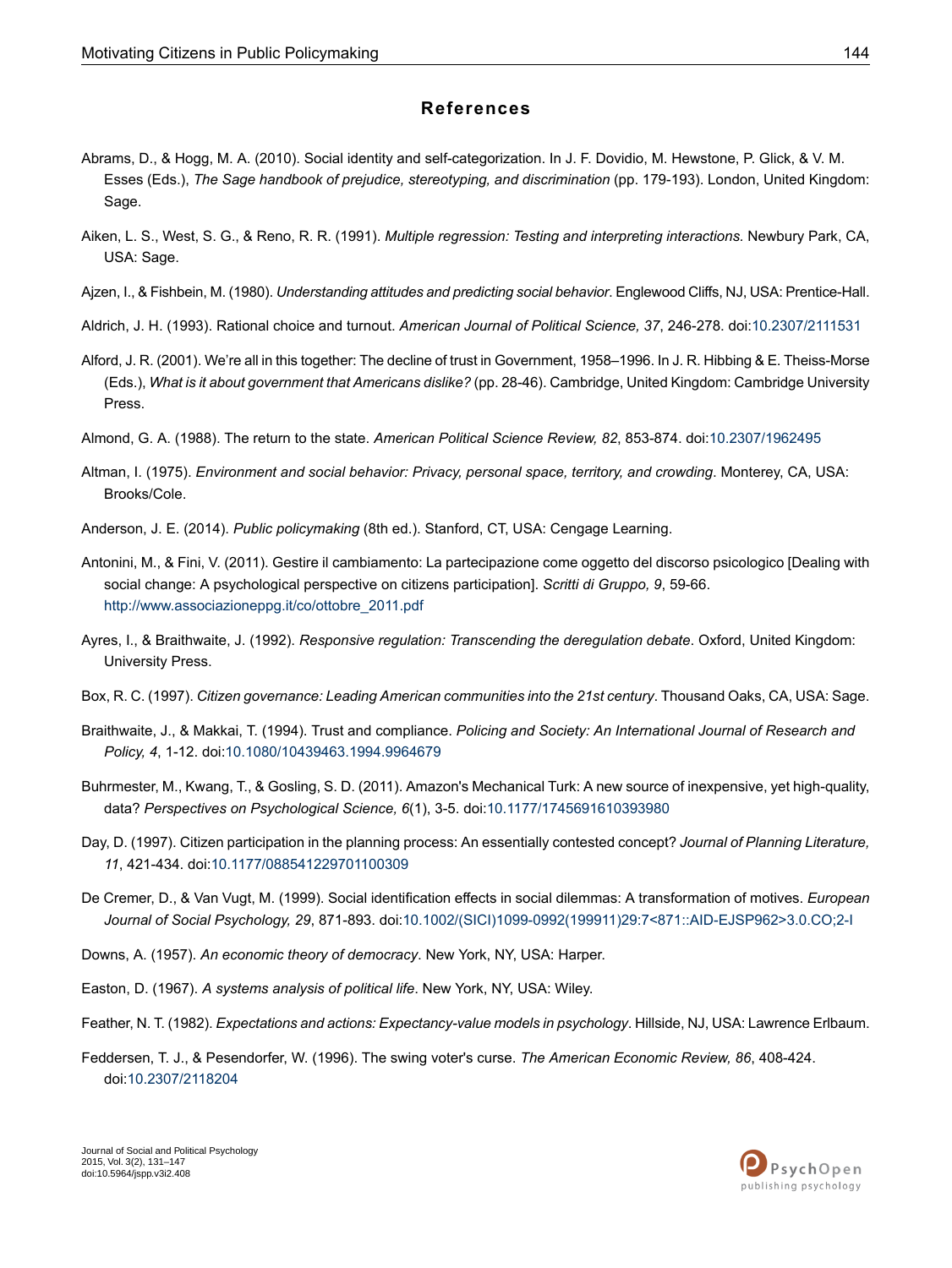- <span id="page-14-9"></span>Fjeldstad, O.-H. (2004). What's trust got to do with it? Non-payment of service charges in local authorities in South Africa. *The Journal of Modern African Studies, 42*, 539-562. doi[:10.1017/S0022278X04000394](http://dx.doi.org/10.1017%2FS0022278X04000394)
- <span id="page-14-3"></span>Fowler, J. H., & Kam, C. D. (2007). Beyond the self: Social identity, altruism, and political participation. *The Journal of Politics, 69*, 813-827. doi:[10.1111/j.1468-2508.2007.00577.x](http://dx.doi.org/10.1111%2Fj.1468-2508.2007.00577.x)
- <span id="page-14-11"></span><span id="page-14-6"></span>Gaertner, S. L., & Dovidio, J. F. (2000). *Reducing intergroup bias: The common ingroup identity model*. New York, NY, USA: Psychology Press.
- <span id="page-14-7"></span>Gamson, W. A. (1971). Political trust and its ramifications. In G. Abcarian & J. W. Soule (Eds.), *Social psychology and political behavior* (pp. 41-55). Columbus, OH, USA: Charles E. Merrill.
- <span id="page-14-15"></span>Gaventa, J. (2002). Exploring citizenship, participation and accountability. *IDS Bulletin, 33*, 1-14. doi:[10.1111/j.1759-5436.2002.tb00020.x](http://dx.doi.org/10.1111%2Fj.1759-5436.2002.tb00020.x)
- <span id="page-14-16"></span>Grant, F., & Hogg, M. A. (2012). Self-uncertainty, social identity prominence and group identification. *Journal of Experimental Social Psychology, 48*, 538-542. doi[:10.1016/j.jesp.2011.11.006](http://dx.doi.org/10.1016%2Fj.jesp.2011.11.006)
- <span id="page-14-10"></span>Hains, S. C., Hogg, M. A., & Duck, J. M. (1997). Self-categorization and leadership: Effects of group prototypicality and leader stereotypicality. *Personality and Social Psychology Bulletin, 23*, 1087-1099. doi:[10.1177/01461672972310009](http://dx.doi.org/10.1177%2F01461672972310009)
- <span id="page-14-1"></span>Hetherington, M. J. (1998). The political relevance of political trust. *American Political Science Review, 92*, 791-808. doi:[10.2307/2586304](http://dx.doi.org/10.2307%2F2586304)
- <span id="page-14-17"></span>Hibbing, J., & Theiss-Morse, E. (2002). *Stealth democracy: Americans' beliefs about how government should work*. New York, NY, USA: Cambridge University Press.
- <span id="page-14-18"></span>Hogg, M. A., & Hains, S. C. (1996). Intergroup relations and group solidarity: Effects of group identification and social beliefs on depersonalized attraction. *Journal of Personality and Social Psychology, 70*, 295-309. doi:[10.1037/0022-3514.70.2.295](http://dx.doi.org/10.1037%2F0022-3514.70.2.295)
- <span id="page-14-19"></span>Hogg, M. A., Sherman, D. K., Dierselhuis, J., Maitner, A. T., & Moffitt, G. (2007). Uncertainty, entitativity, and group identification. *Journal of Experimental Social Psychology, 43*, 135-142. doi:[10.1016/j.jesp.2005.12.008](http://dx.doi.org/10.1016%2Fj.jesp.2005.12.008)
- <span id="page-14-5"></span><span id="page-14-4"></span>Hohman, Z. P., & Hogg, M. A. (2011). Fear and uncertainty in the face of death: The role of life after death in group identification. *European Journal of Social Psychology, 41*, 751-760. doi:[10.1002/ejsp.818](http://dx.doi.org/10.1002%2Fejsp.818)
- <span id="page-14-2"></span>Kelly, C. (1993). Group identification, intergroup perceptions and collective action. *European Review of Social Psychology, 4*, 59-83. doi:[10.1080/14792779343000022](http://dx.doi.org/10.1080%2F14792779343000022)
- <span id="page-14-13"></span><span id="page-14-12"></span>Kelly, C., & Kelly, J. E. (1994). Who gets involved in collective action? Social psychological determinants of individual participation in trade unions. *Human Relations, 47*, 63-88. doi:[10.1177/001872679404700104](http://dx.doi.org/10.1177%2F001872679404700104)
- <span id="page-14-14"></span>Klandermans, B. (1997). *The social psychology of protest*. Oxford, United Kingdom: Blackwell
- Levi, M. (1989). *Of rule and revenue.* Berkeley, CA, USA: University of California Press.
- <span id="page-14-0"></span>Levi, M. (1997). *Consent, dissent, and patriotism.* Cambridge, United Kingdom: Cambridge University Press.
- <span id="page-14-8"></span>Levi, M., & Stoker, L. (2000). Political trust and trustworthiness. *Annual Review of Political Science, 3*, 475-507. doi:[10.1146/annurev.polisci.3.1.475](http://dx.doi.org/10.1146%2Fannurev.polisci.3.1.475)
- Lister, R. (1998). Citizenship on the margins: Citizenship, social work and social action. *European Journal of Social Work, 1*, 5-18. doi:[10.1080/13691459808414719](http://dx.doi.org/10.1080%2F13691459808414719)
- Mannarini, T. (2004). *Comunità e partecipazione: Prospettive psicosociali* [Community and participation: Psychosocial perspectives]. Milan, Italy: FrancoAngeli.

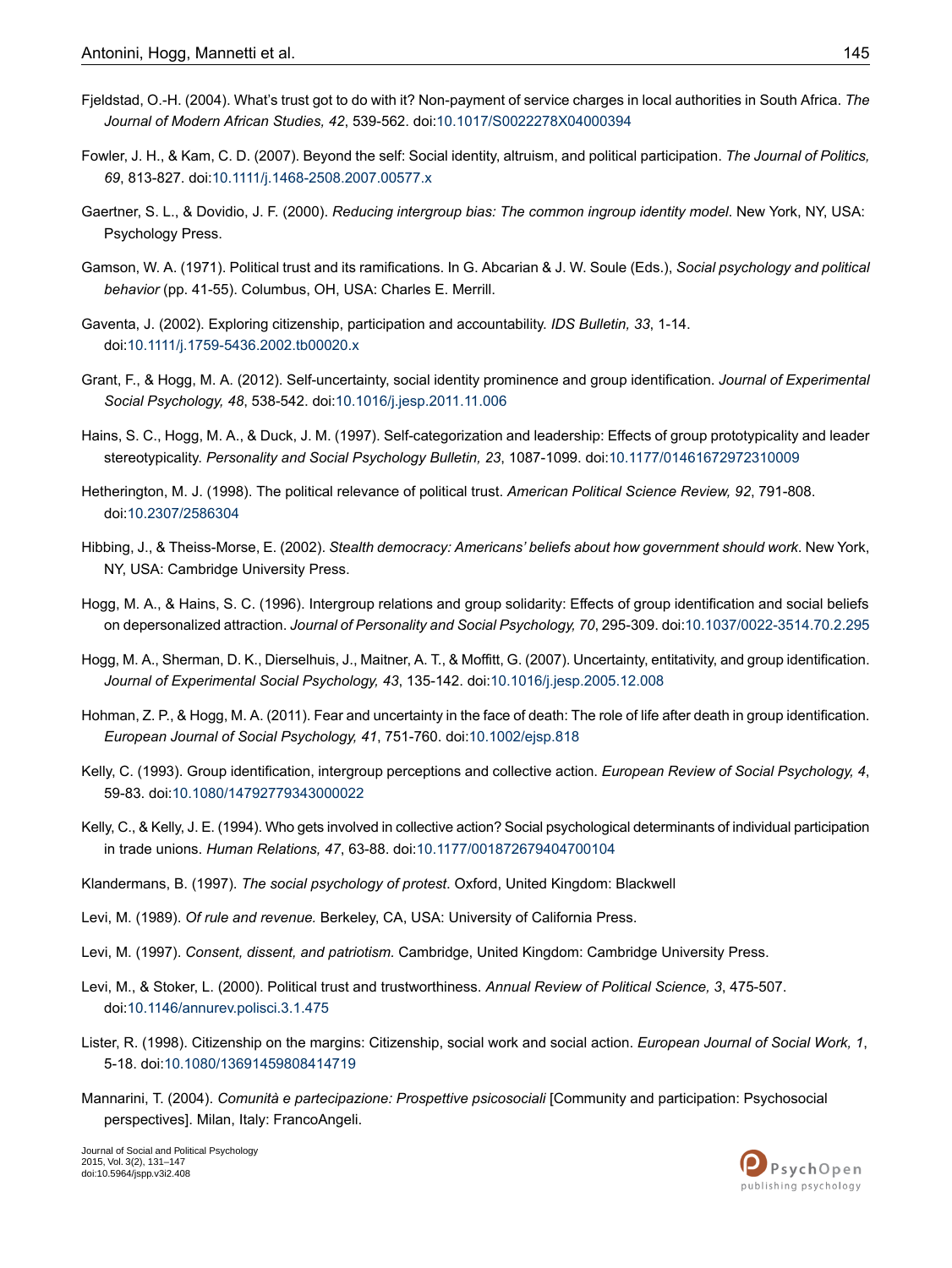- <span id="page-15-0"></span>Mannarini, T., Fedi, A., & Trippetti, S. (2010). Public involvement: How to encourage citizen participation. *Journal of Community & Applied Social Psychology, 20*, 262-274. doi[:10.1002/casp.1030](http://dx.doi.org/10.1002%2Fcasp.1030)
- <span id="page-15-17"></span>Mason, W., & Suri, S. (2012). Conducting behavioral research on Amazon's Mechanical Turk. *Behavior Research Methods, 44*(1), 1-23. doi:[10.3758/s13428-011-0124-6](http://dx.doi.org/10.3758%2Fs13428-011-0124-6)
- <span id="page-15-9"></span><span id="page-15-1"></span>Oldfield, A. (1990). *Citizenship and community: Civic republicanism and the modern world*. London, United Kingdom: Routledge.
- <span id="page-15-8"></span>Olson, M. (1965). *The logic of collective action: Public goods and the theory of group*. Cambridge, United Kingdom: Harvard University Press.
- <span id="page-15-5"></span>Palfrey, T. R., & Rosenthal, H. (1985). Voter participation and strategic uncertainty. *American Political Science Review, 79*, 62-78. doi:[10.2307/1956119](http://dx.doi.org/10.2307%2F1956119)
- <span id="page-15-3"></span>Papadopoulos, Y. (1995). Analysis of functions and dysfunctions of direct democracy: Top-down and bottom-up perspectives. *Politics & Society, 23*, 421-448. doi:[10.1177/0032329295023004002](http://dx.doi.org/10.1177%2F0032329295023004002)
- <span id="page-15-15"></span>Putnam, R. D. (1995). Bowling alone: America's declining social capital. *Journal of Democracy, 6*, 65-78. doi:[10.1353/jod.1995.0002](http://dx.doi.org/10.1353%2Fjod.1995.0002)
- <span id="page-15-13"></span>Sack, R. D. (1983). Human territoriality: A theory. *Annals of the Association of American Geographers, 73*, 55-74. doi:[10.1111/j.1467-8306.1983.tb01396.x](http://dx.doi.org/10.1111%2Fj.1467-8306.1983.tb01396.x)
- <span id="page-15-12"></span>Simon, B., & Grabow, O. (2010). The politicization of migrants: Further evidence that politicized collective identity is a dual identity. *Political Psychology, 31*, 717-738. doi[:10.1111/j.1467-9221.2010.00782.x](http://dx.doi.org/10.1111%2Fj.1467-9221.2010.00782.x)
- <span id="page-15-10"></span>Simon, B., & Klandermans, B. (2001). Politicized collective identity: A social psychological analysis. *American Psychologist, 56*, 319-331. doi:[10.1037/0003-066X.56.4.319](http://dx.doi.org/10.1037%2F0003-066X.56.4.319)
- <span id="page-15-14"></span>Simon, B., Loewy, M., Stürmer, S., Weber, U., Freytag, P., Habig, C., & Spahlinger, P. (1998). Collective identification and social movement participation. *Journal of Personality and Social Psychology, 74*, 646-658. doi[:10.1037/0022-3514.74.3.646](http://dx.doi.org/10.1037%2F0022-3514.74.3.646)
- <span id="page-15-2"></span>Simon, B., & Ruhs, D. (2008). Identity and politicization among Turkish migrants in Germany: The role of dual identification. *Journal of Personality and Social Psychology, 95*, 1354-1366. doi:[10.1037/a0012630](http://dx.doi.org/10.1037%2Fa0012630)
- <span id="page-15-4"></span>Stivers, C. (1990). The public agency as polis: Active citizenship in the administrative state. *Administration & Society, 22*, 86-105. doi:[10.1177/009539979002200105](http://dx.doi.org/10.1177%2F009539979002200105)
- <span id="page-15-16"></span><span id="page-15-6"></span>Stolle, D., & Hooghe, M. (2005). Inaccurate, exceptional, one-sided or irrelevant? The debate about the alleged decline of social capital and civic engagement in Western societies. *British Journal of Political Science, 35*, 149-167. doi:[10.1017/S0007123405000074](http://dx.doi.org/10.1017%2FS0007123405000074)
- <span id="page-15-7"></span>Stürmer, S., & Kampmeier, C. (2003). Active citizenship: The role of community identification in community volunteerism and local participation. *Psychologica Belgica, 43*, 103-122.
- <span id="page-15-11"></span>Stürmer, S., & Simon, B. (2004). Collective action: Towards a dual-pathway model. *European Review of Social Psychology, 15*, 59-99. doi:[10.1080/10463280340000117](http://dx.doi.org/10.1080%2F10463280340000117)
- Surel, Y. (2000). The role of cognitive and normative frames in policy-making. *Journal of European Public Policy, 7*, 495-512. doi:[10.1080/13501760050165334](http://dx.doi.org/10.1080%2F13501760050165334)
- Tajfel, H., & Turner, J. C. (1979). The social identity theory of intergroup behavior. In S. Worchel & W. G. Austin (Eds.), *Psychology of intergroup relations* (2nd ed., pp. 7-24). Chicago, IL, USA: Nelson-Hall